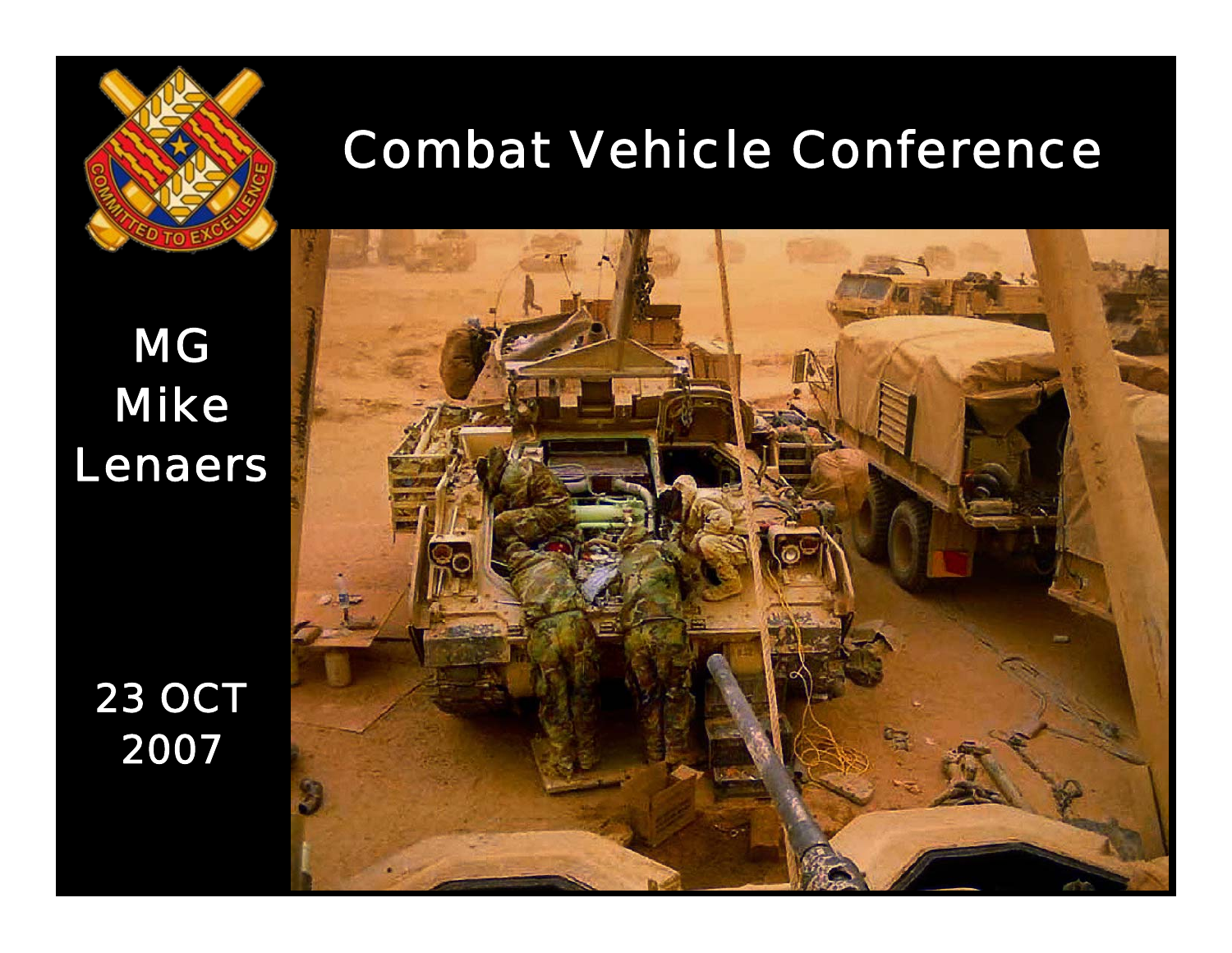#### TACOM LCMCMission / Product Lines / Magnitude



Develop, acquire, field, and sustain Soldier and ground systems for the Warfighter through the integration of effective and timely Acquisition, Logistics, and cutting-edge Technology

#### **What we do (Core Competencies):**

- Acquisition / Program Management
- Logistics, Industrial Operations, and Contracting
- Research, Development, Engineering

#### **The Magnitude:**

- 141 Allied Countries Own TACOM Equipment
- Every Army Unit has TACOM Equipment
- Approximately 3000 Fielded End Items
- 29,000 Components

#### **The TACOM LCMC Product Lines:**

- **Combat Vehicles**
- **Trailers**
- **Materiel Handling Equipment**
- **Fuel & Water Dist Equipment**
- **Chemical Defense Equipment**
- **Howitzers**
- **Commercial Vehicles**
- **Tactical Vehicles**
- **Construction Equipment**
- **Tactical Bridges**
- **Armored Security Vehicle**
- **Route Clearing Vehicle**
- **Sets, Kits & Outfits**
- **Shop Equipment**
- ۳ **Large Caliber Guns**
- **Watercraft**
- **Mortars**
- **Aircraft Armaments**
- **Rail**
- **Fuel & Lubricant Products**
- **Rifles / Machine Guns**
- **Soldier Equipment**
- **Rapid Fielding Initiative**
- **Mine Resistant AmbushProtection**



We support a diverse set of product lines through their life cycles, from combat and tactical vehicles, armaments, watercraft, fuel and water distribution equipment, to soldier, biological, and chemical equipment.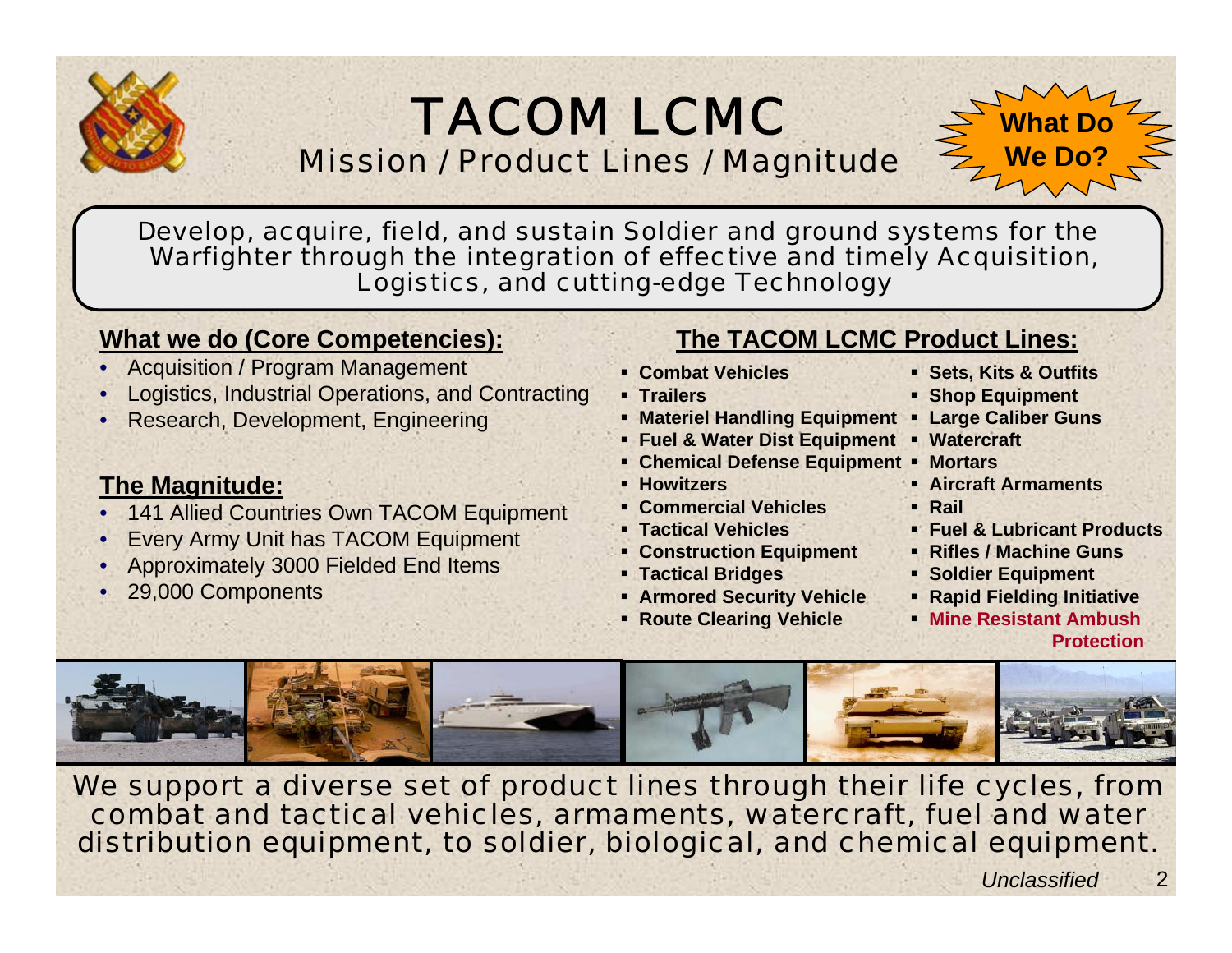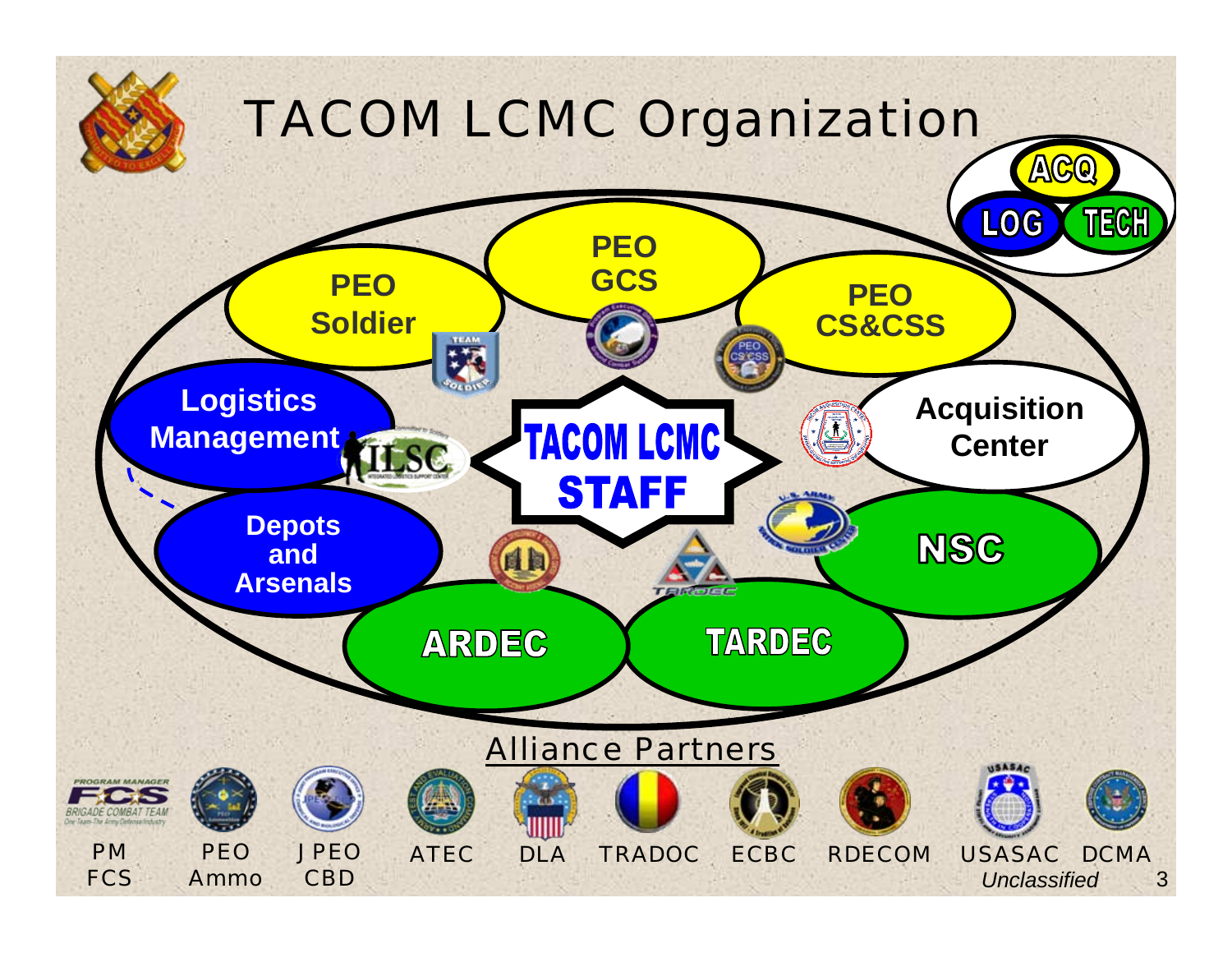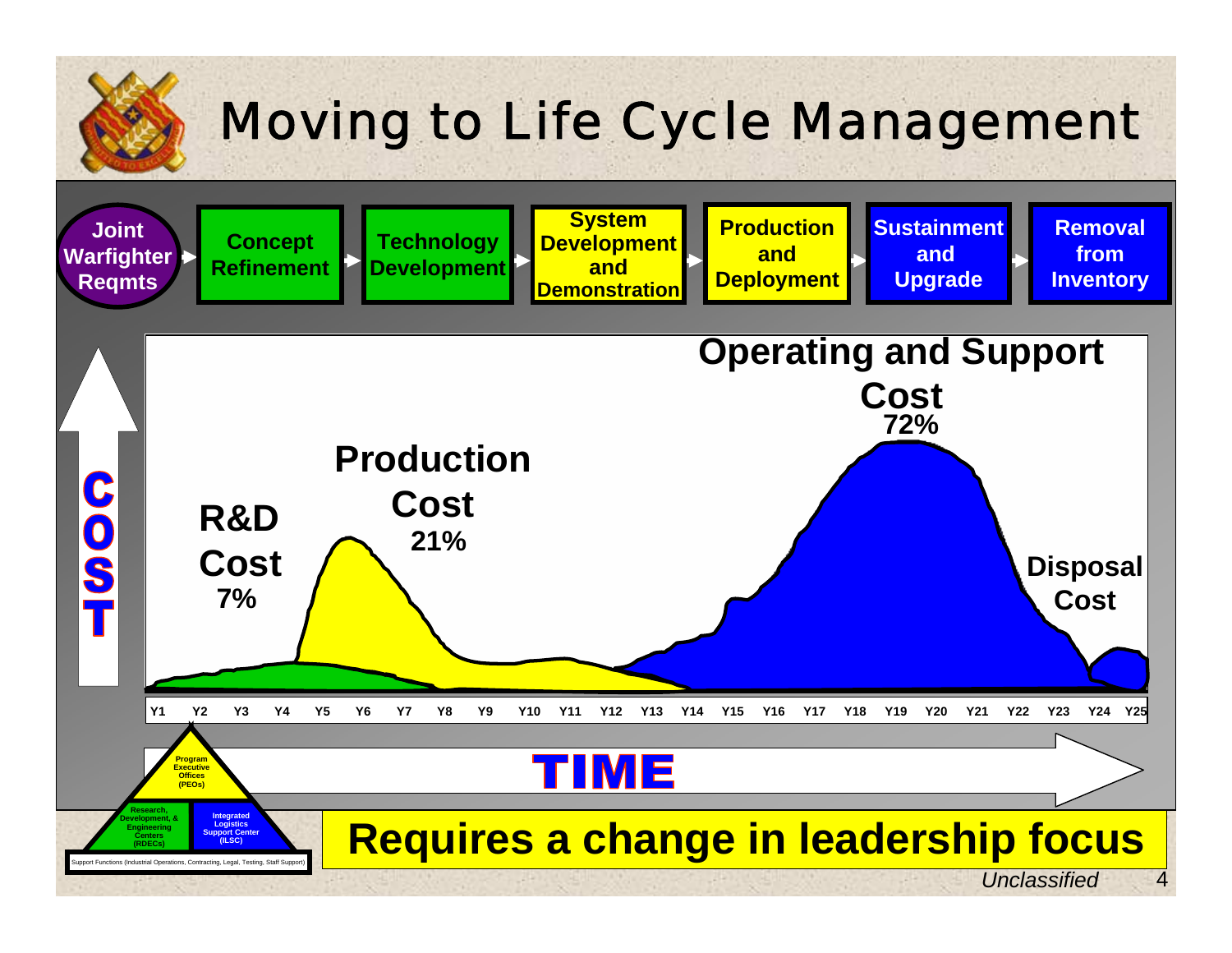### LIFE CYCLE MANAGEMENT IS NOT LINEAR



The o**bipply veits Cy<u>clet upoductes to the wanfight sedaster</u>,** make our good propler at tienven bestons and iteizen ideasy cle costs, and enhance the effectiveness a**nd integration**sof our Acquisition, Logistics, and Technology communities.

5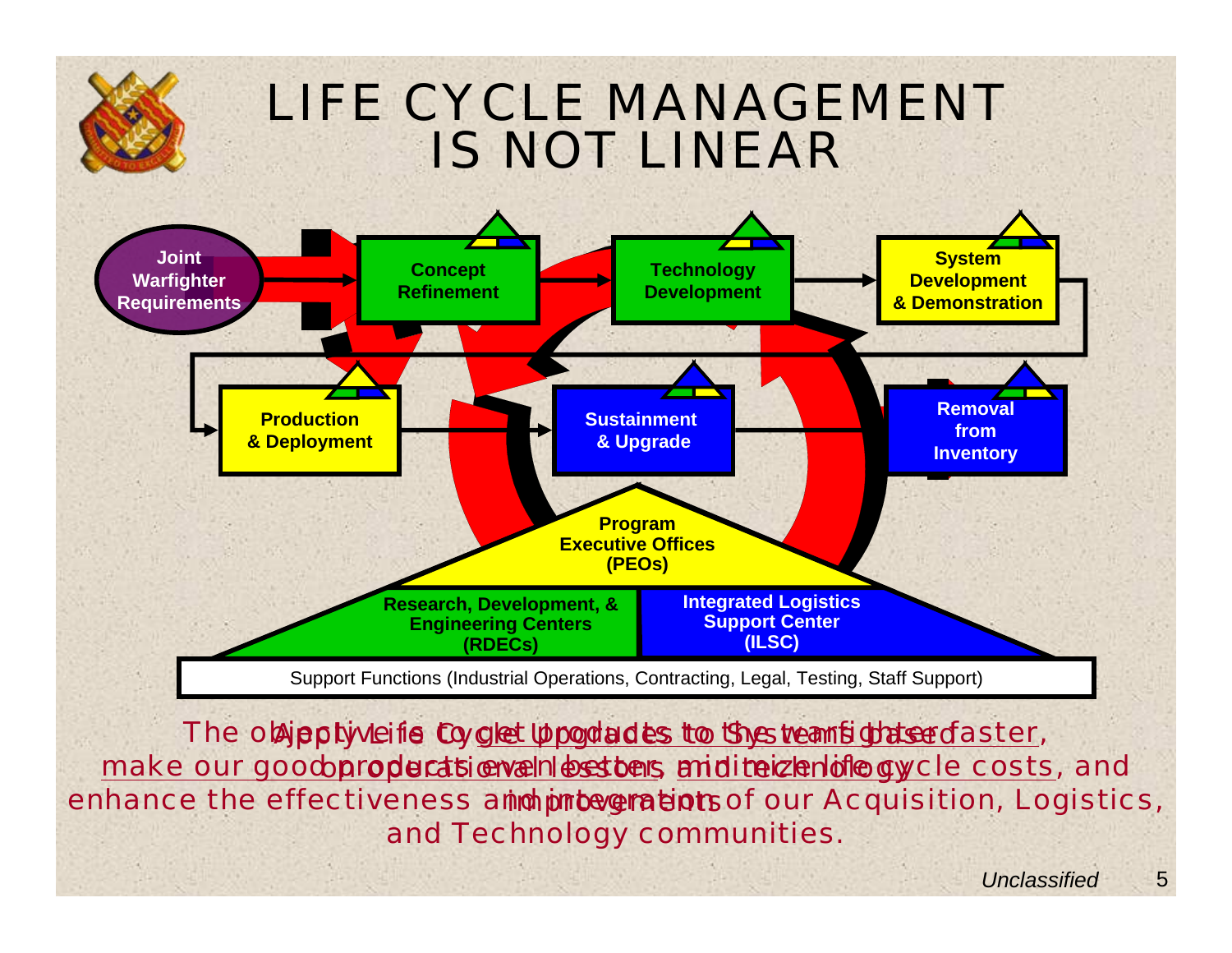# **You should not expect different results if you keep doing things the same way.**



# **As easy as shooting ducks!**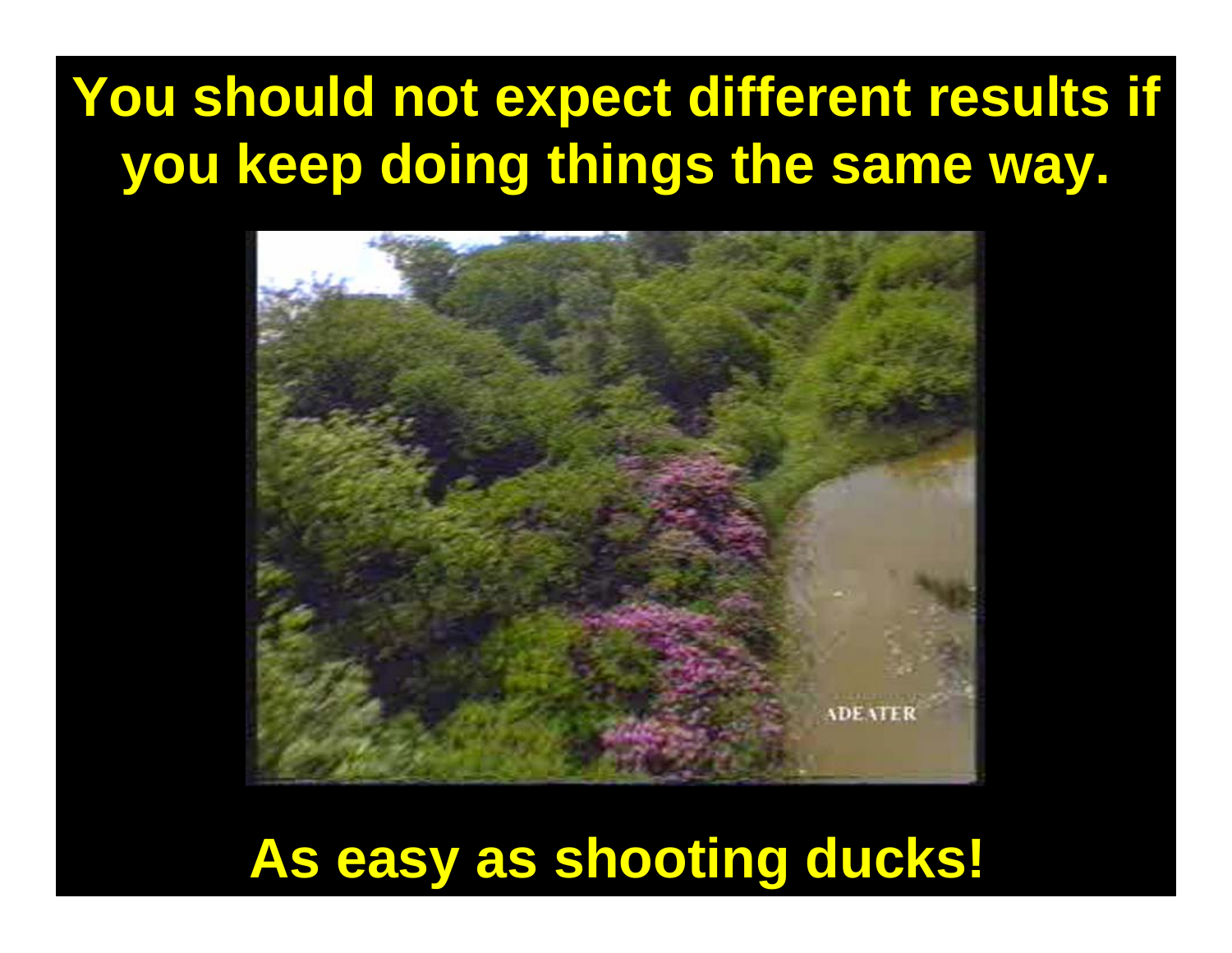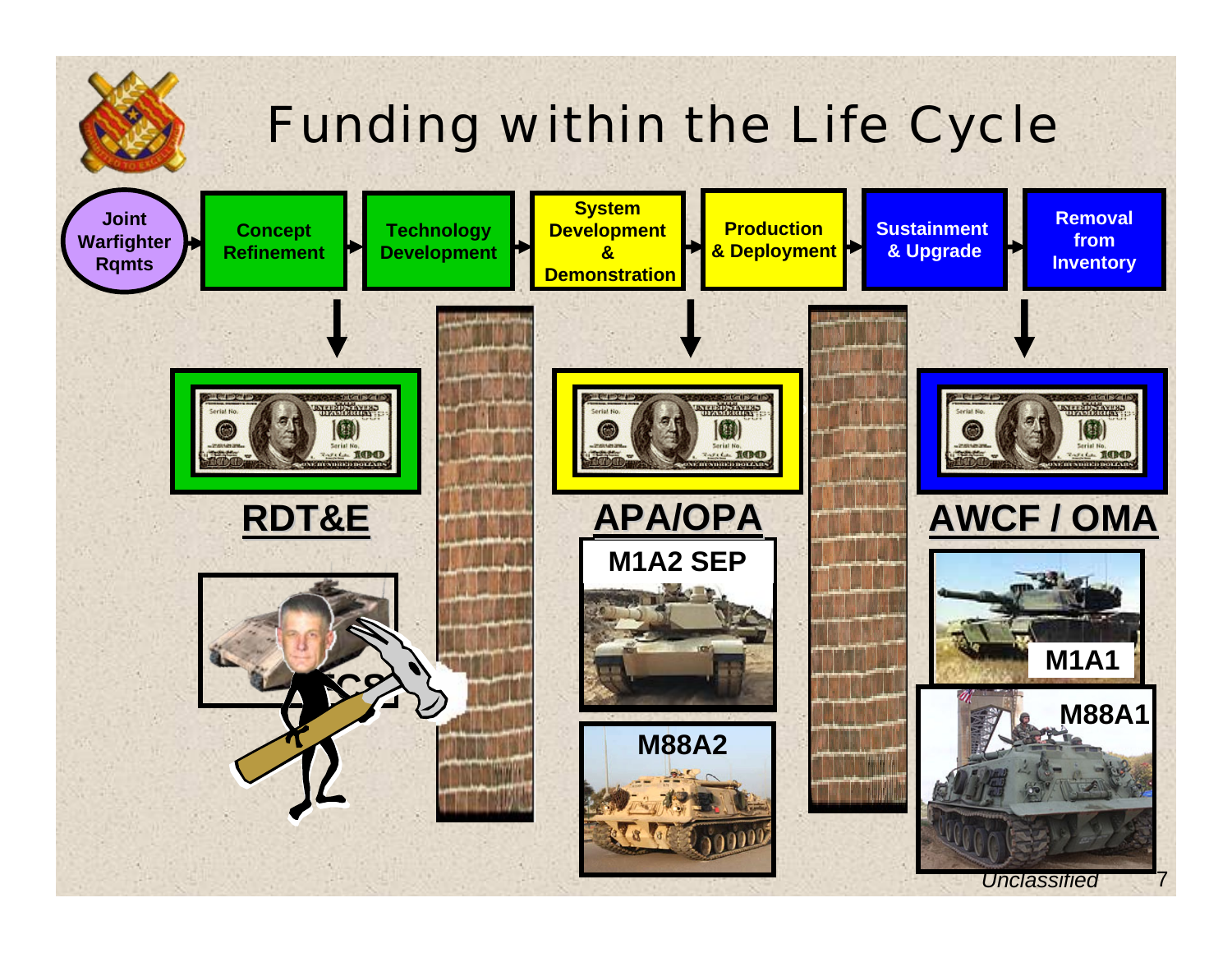# It Isn't That Tough

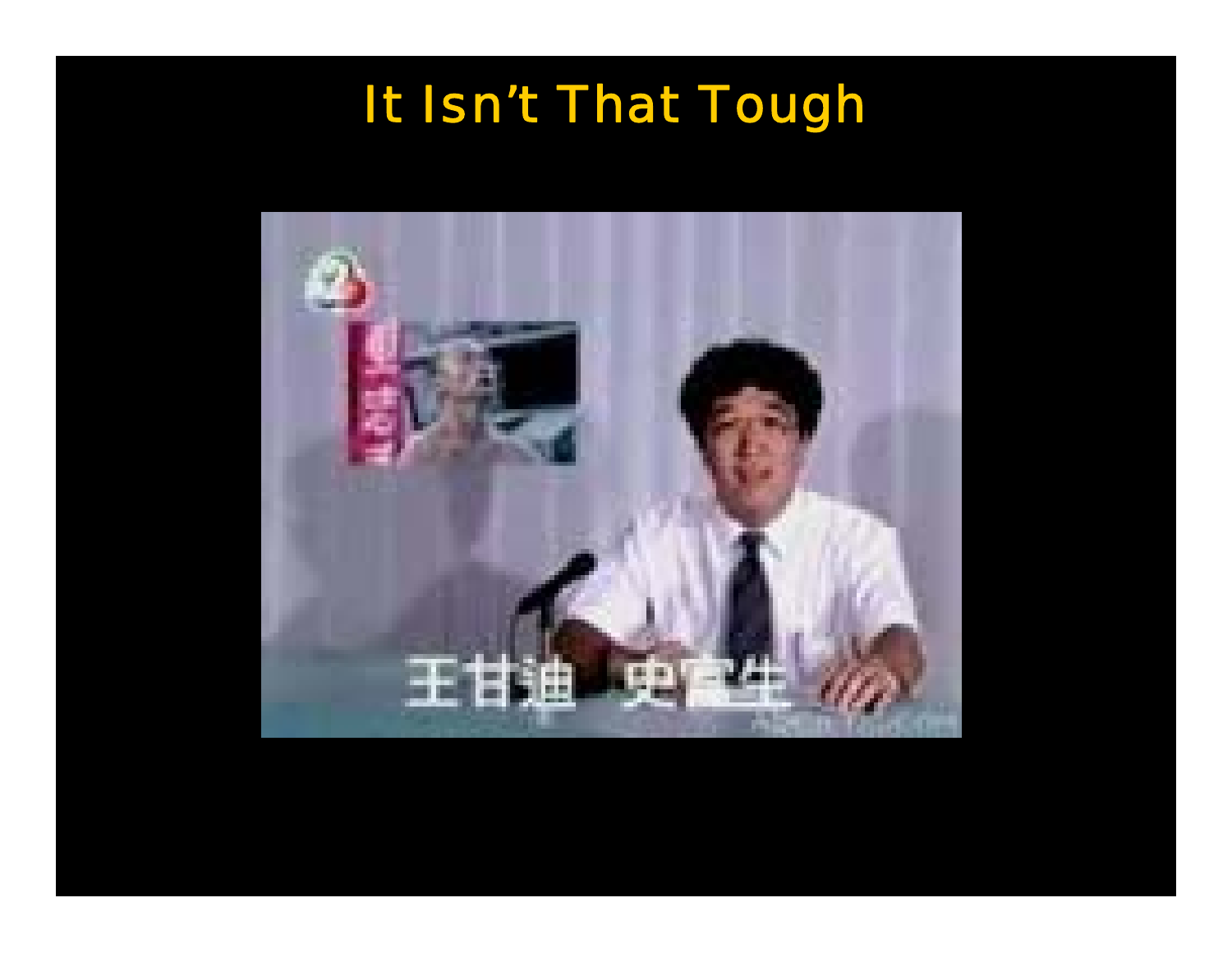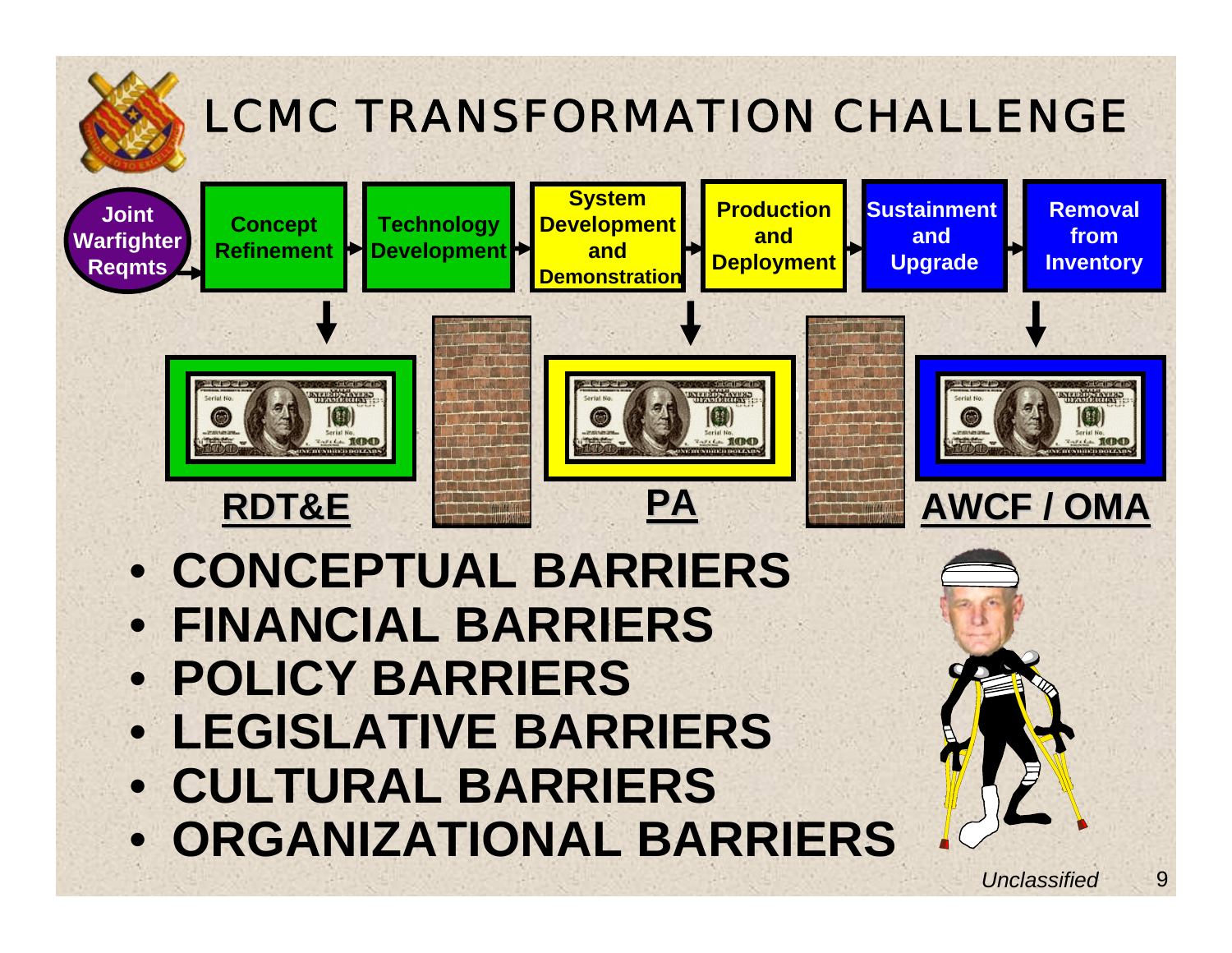# Partnering in End Items

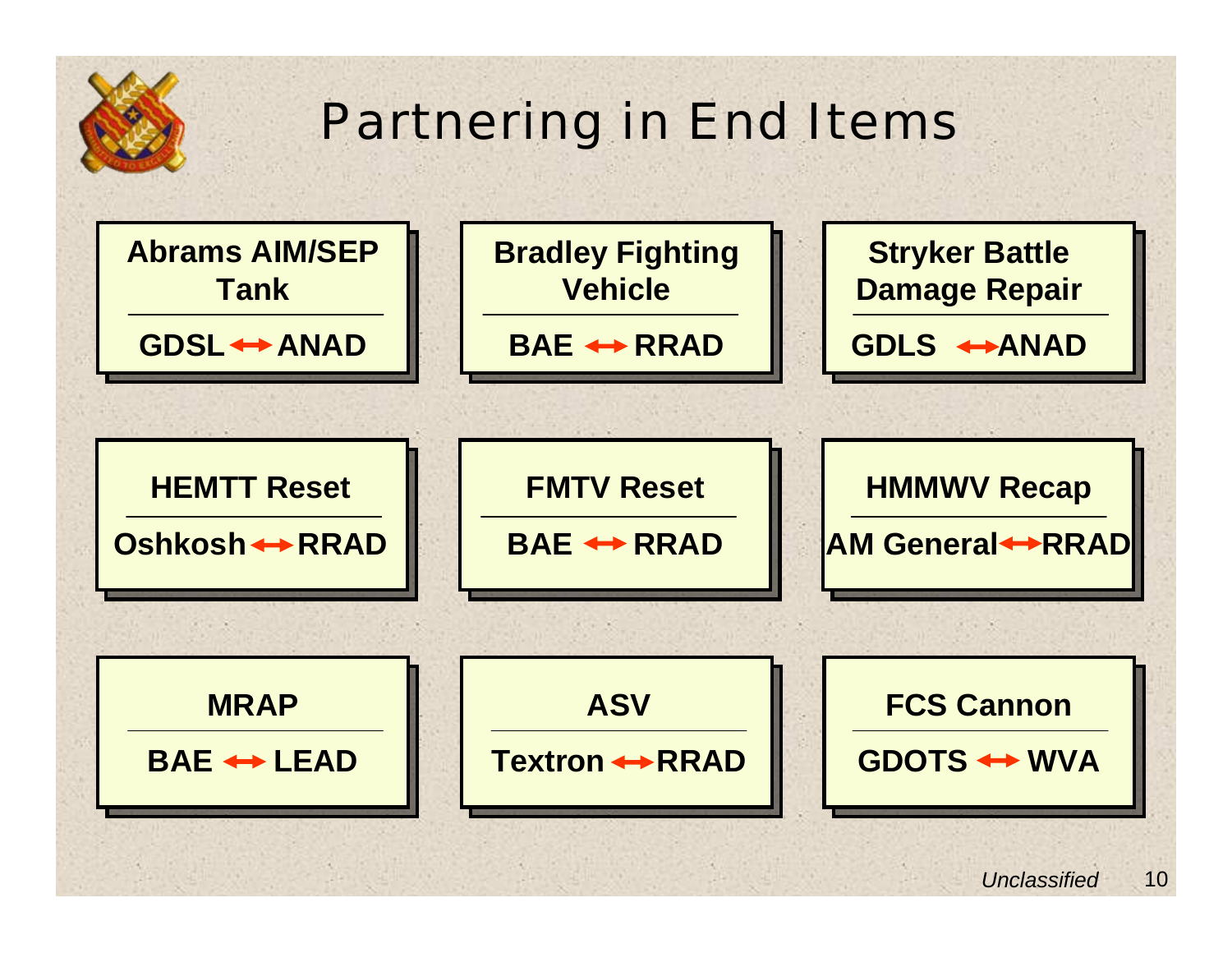

# Partnering in Components Refurb/Upgrade

### **TIGER Tank Engine Partnership**

#### *Program*

- Execute a 5 Year Integrated program to sustain the AGT 1500 fleet to an average MTBDR of 1400 hours without increasing O&S Costs

**Bradley Transmission Partnership**



#### *Program*

- Pure Fleet to HMPT 500-3ECBLeverage, RESET, RECAP & Attrition

#### **CAT Engine Rebuild -** *RRAD* **-**

**TIGEREngine Enterprise Team**

**Honeywell** 

#### *Program*

- Furnish engines for reset, reman, or overhaul

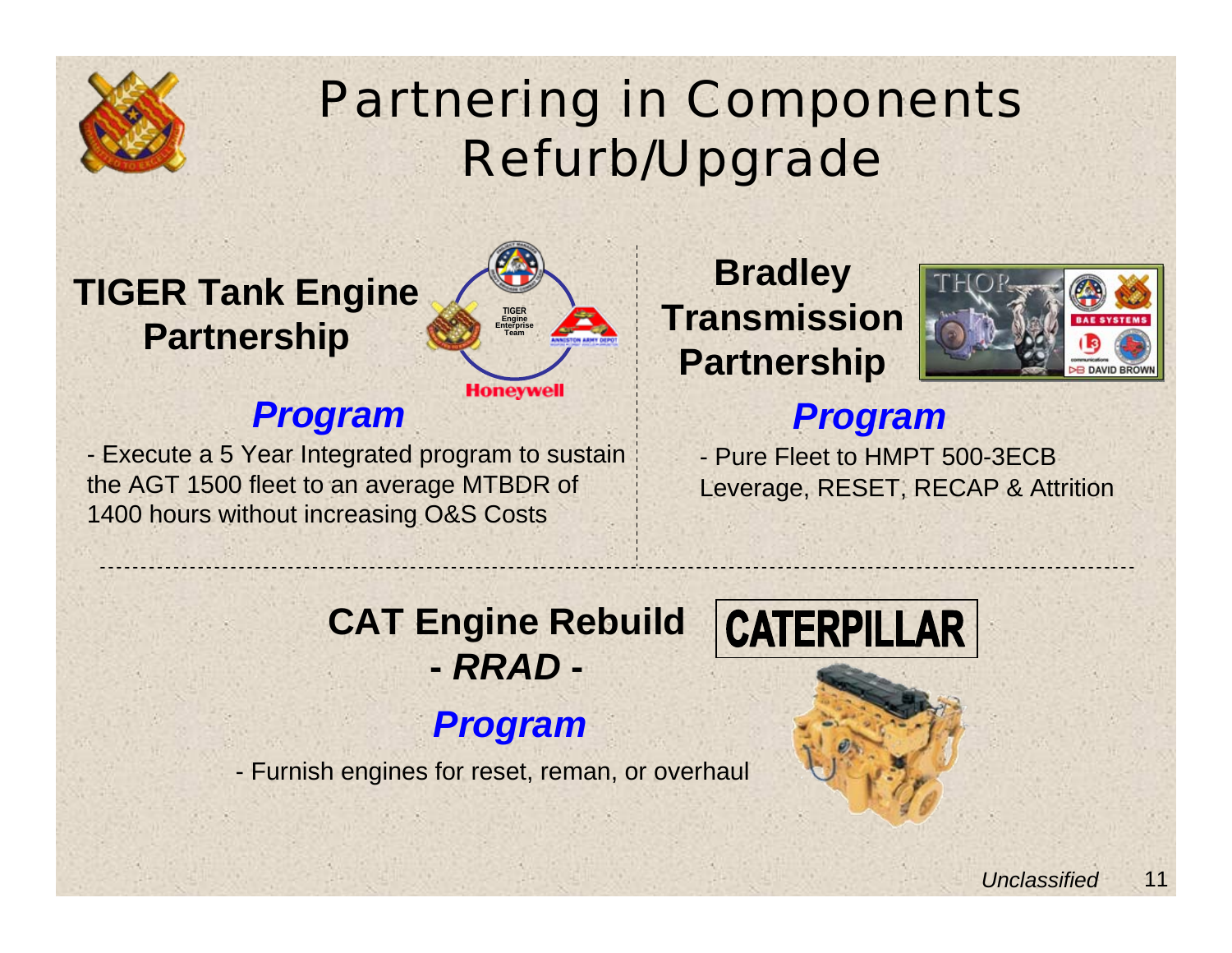

# Condition Based Maintenance

- ш **Functional data from electronic control modules**
- $\blacksquare$ **Platform sensors and Data**
- **Automatic data collection, storage, and transmission (transparent to the unit)**
- $\blacksquare$ **Unique Item Tracking to key components**
- $\blacksquare$  **Maintenance and Logistics analytical tools and reports**
- $\blacksquare$  **Correlate Maintenance actions with data collected and shared with industry**
- **Risk reduction with Fort Knox Fielding**
- $\blacksquare$  **Establishes the foundation for the LCMC CBM+ Capability**



#### **Giving Industry Visibility of their Systems Need Industry to Drive Smart Decisions** *Unclassified*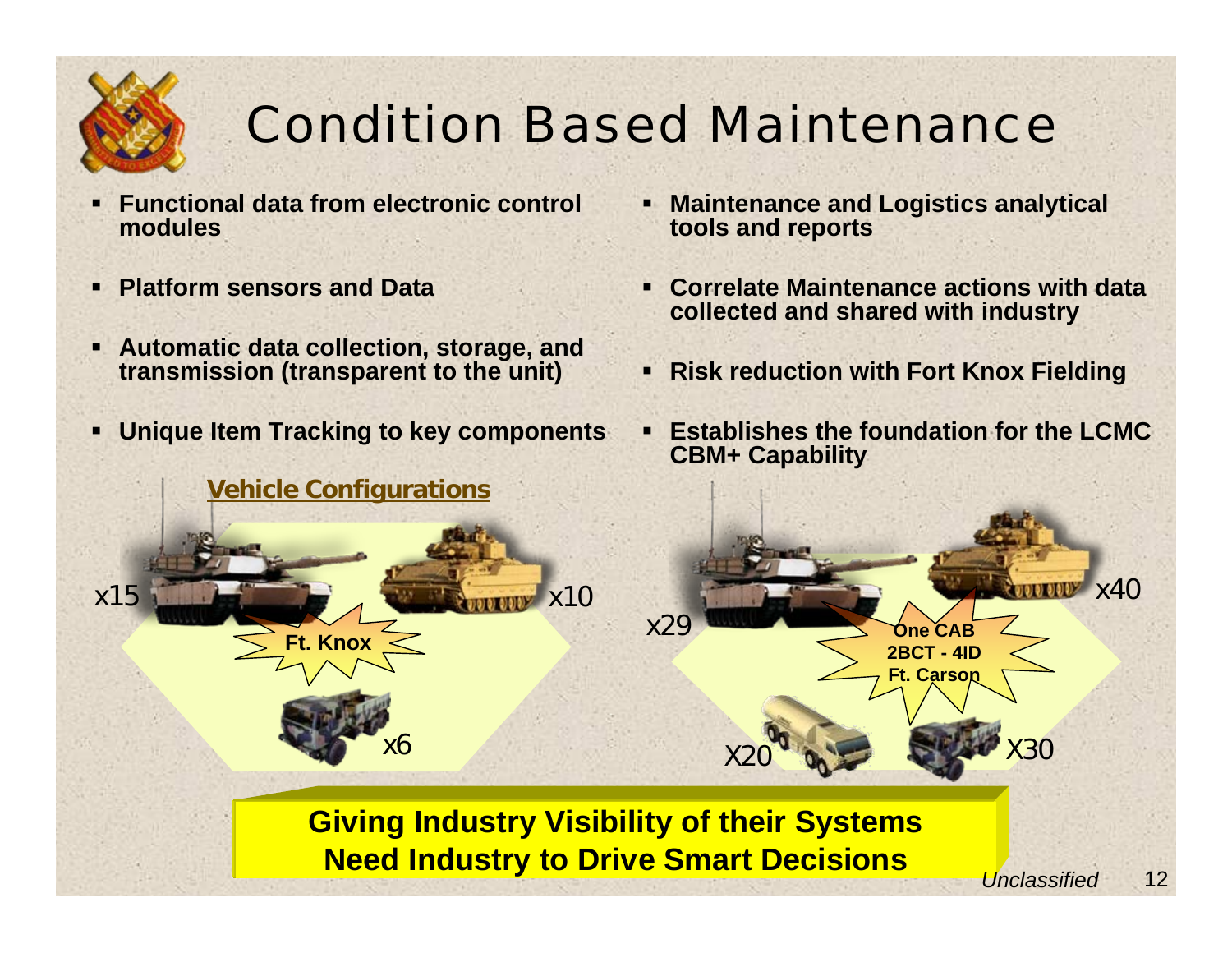

# Army has a Life Cycle Focus

- **Continuous product improvement**
	- Performance based logistics
	- Let us know when we make bad TRADES
- **Industry must be fast and agile**
- **Condition Based Maintenance needed**
	- Provide access to system data
	- Need industry help
	- Will be readiness and business case driven